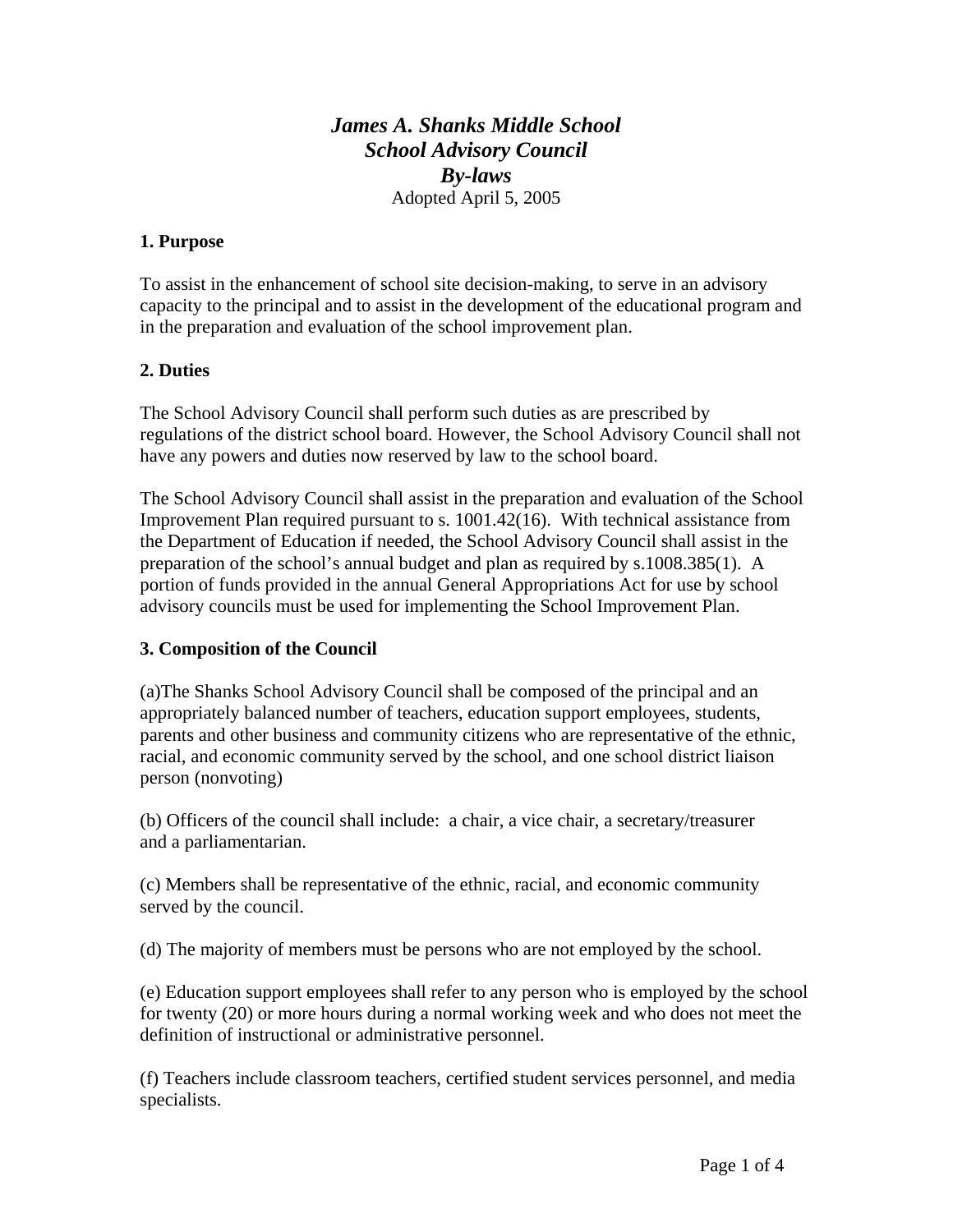(g) Appropriately balanced shall mean a proportionate number of council members considering each peer group being represented on the council excluding the principal.

### **4. Election of Council Members**

Council members shall be elected by their respective peer group, except for business and community representatives and the school principal.

- (a) Election of members and officers shall be held at the September meeting of the Council.
- (b) The principal shall be included automatically.
	- i. Teachers shall be elected by teachers.
	- ii. Education support employees shall be elected by education support employees
	- iii. Students shall be elected by students.
	- iv. Parents shall be elected by parents.

(c) The School Advisory Council shall elect business and community members after reviewing the list of nominees prepared by the school principal.

i. The school principal shall seek candidates who are interested in making a commitment to participate on the School Advisory Council representing businesses and the community.

ii. Letters, newsletters, or other media releases shall be used by the school principal to seek candidates.

iii. The school principal shall prepare a list of individuals seeking nomination to the school advisory council and shall present the list to the school advisory council for selecting the business and community representative(s).

 (d) The principal shall submit the list of Council members to the Superintendent for review to determine compliance with subsection (3). The membership list shall contain the name of each council member and the peer group which is being represented by each member and a description of how the Council represents the ethnic, racial, and economic community served by the school. Additional members shall be appointed by the school board when it is required to achieve the proper representation on the School Advisory Council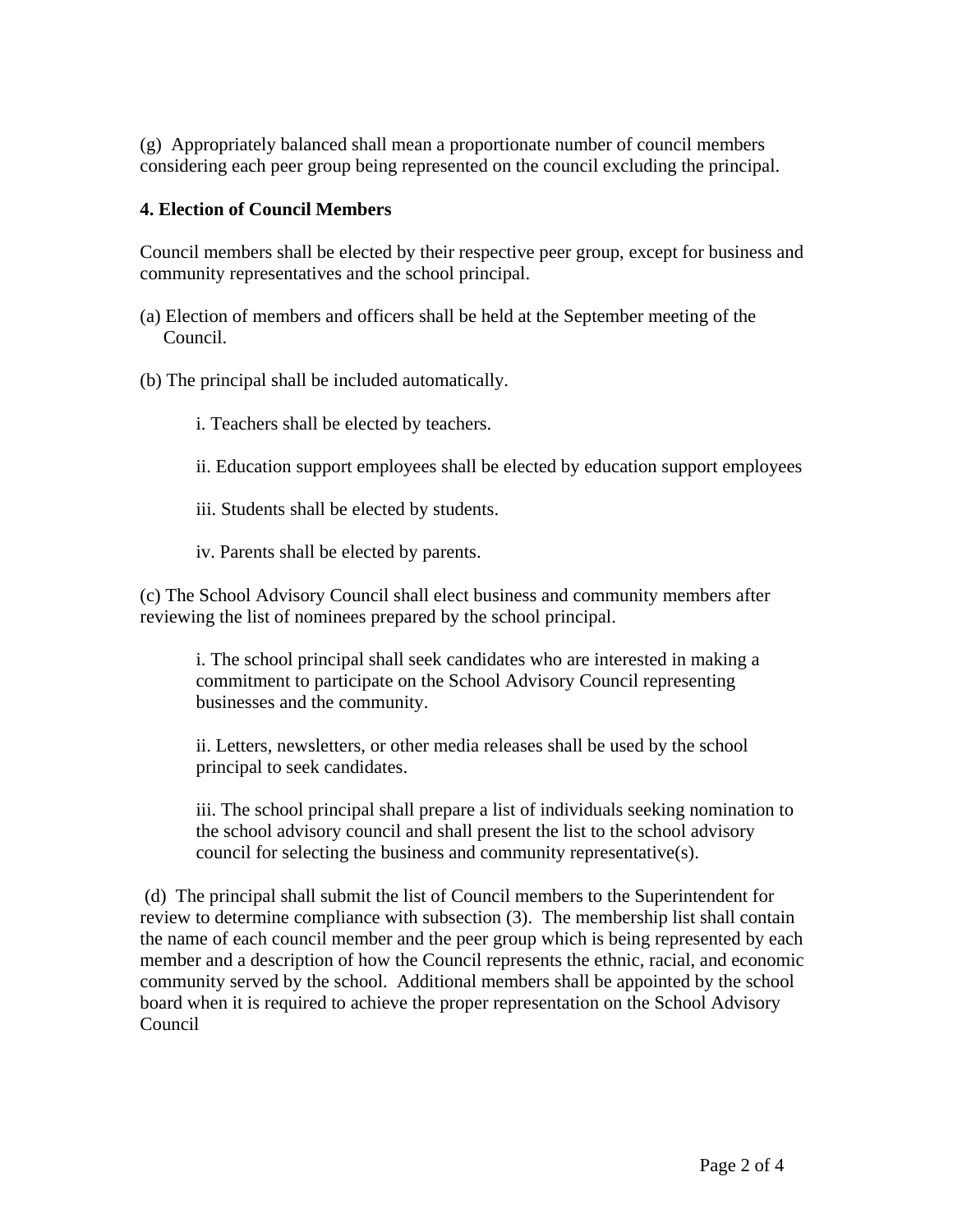# **5. Length of Terms**

(a) The length of term for School Advisory Council members shall be one year.

(b) The length of term for Council officers shall be one year.

(c) Council members and officers may be re-elected for additional terms.

### **6. Officer Responsibilities**

(a) The chair will preside at the meetings. He/she will sign documents, purchase orders and correspondence for the Council when necessary. He/she, with input from the principal, will prepare meeting agendas.

(b) The vice chair will assume all duties reserved for the chair whenever the chair is absent.

(c) The secretary will keep minutes of meetings and distribute them in a timely manner; he/she will notify council members of meetings in writing at least seven days in advance. He/she will maintain a record of attendance and notify the chair of absences

(d) The treasurer will keep a record of expenditures and report account balances at each Council meeting. He/She will receive and maintain a record of proposals submitted to the Council for funding.

(e) The parliamentarian ensures that meetings conform to accepted parliamentary procedures following Roberts Rules of Order.

#### **7. School Advisory Council Procedures**

(a) The School Advisory Council shall schedule and hold at least nine meetings each school year. Additional meetings may be called as necessary as approved by the officers and the principal.

(b) At least 10-days advance notice in writing shall be given to the secretary of the Advisory Council of any matter that is scheduled to come before the council for a vote.

(c) Meetings shall be scheduled when parents, students, teachers, business persons and members of the community can attend.

(d) A member who has two unexcused consecutive absences from School Advisory Council meetings that are announced shall be replaced following procedures for election of members as stated in the bylaws**.** A member's absence may be excused by a simple majority of the SAC.